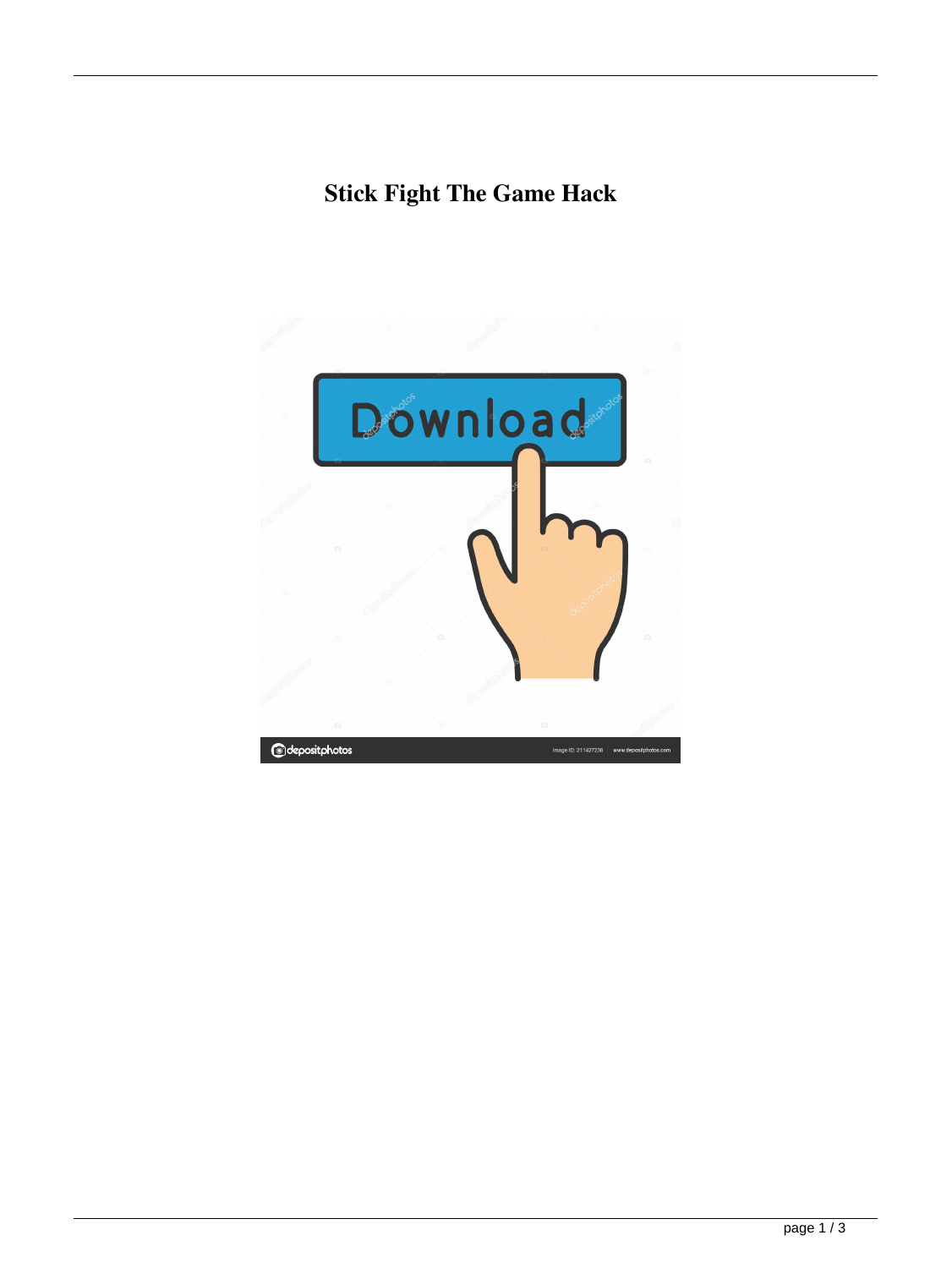Stick Fight: The Game Cheat | Stick Fight - The Game Hack Category:Nintendo 3DS games Category:Nintendo 3DS eShop games Category:Nintendo Switch eShop games Category:Stickman games Category:2016 video games Category:Android (operating system) games Category:IOS games Category:Video games developed in Australia[Psychiatry and law: consideration of the conflict of interest]. As a possible conflict of interest, the lack of insurance and the absence of insurance and the absence of insurance on the grounds of the lack of psychiatric care may be compared. The conflict of interest is comparable with the contest of interest of the prosecutor and judge. The discussion of the contest of interest is based on the assumption that the judge is not infected. The noninfection of the judge is concluded from the fact that the judge can claim to be himself in the legal order. The lack of insurance and the absence of insurance occur in particular in a legal order that is infected with the disease of lawlessness. In this case there is no guarantee that the judge is not himself infected. The infecting agent may be a law of the political state that no longer defends its citizens against the danger of their life, even if the law is in violation of the Basic Law (Grundgesetz) (Art. 10 GG). The political state must guarantee the individual, including the right of protection from its dangers and of compensation for the loss of life and for injuries. In this situation the highest demand is no longer an absence of danger but an adequate system of insurance. A discussion of the possibility of an insurance system in a legal order that no longer defends its citizens from the danger of their life is indispensable. This aspect cannot be neglected.Q: TFS stored procedure project to project We are working on Visual Studio TFS 2010 Project. We have few project which are under different folders. They are under source control and we have created a stored procedure for them. Is it possible to create this project-to-project relationships? i.e. Database A ----> Stored procedure project ----> Stored procedure 1 Database B ----> Stored procedure project ----> Stored procedure 2 If so, how can we create such relationship in TFS? A: You should use linked files, and configure a linked file mapping as in the following: Oral amoxicillin reduces shedding of